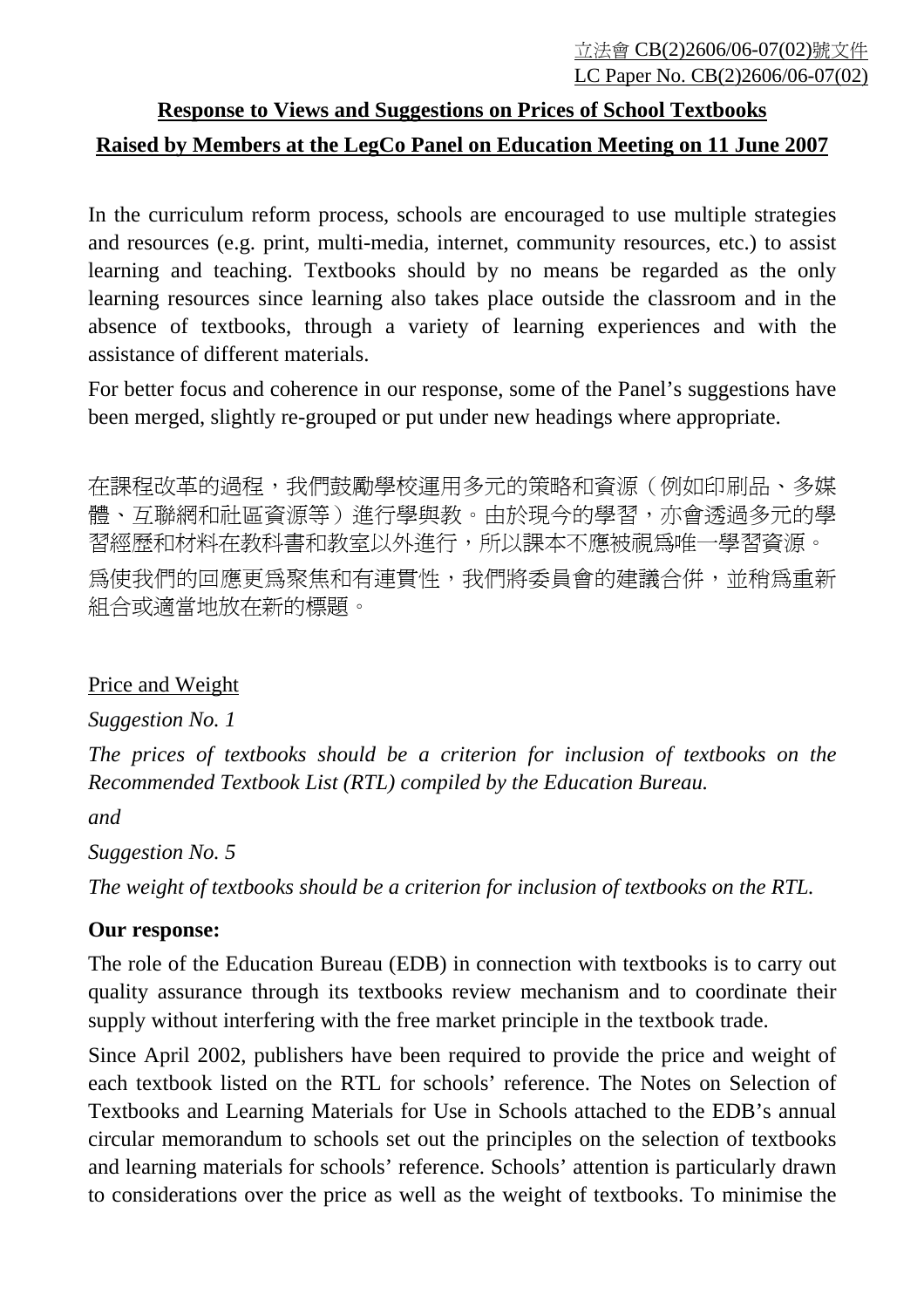financial burden on parents, schools are urged to exercise preference for lightweight and low cost features in textbooks in addition to good quality.

However, there is practical difficulty in incorporating the price and weight of books as criteria for inclusion on the RTL. The price of a textbook should be evaluated against its quality while its weight should be seen in relation to the content volume commensurate with the intended class level. There is no guarantee that a cheaper or a lighter book would signify quality, or vice versa.

# 我們的回應:

在教科書的出版,教育局的職責是在不干預自由市場的原則下,透過教科書評 審機制提供專業意見,以確保教科書的質素,以及協調課本的供應。

由2002年4月起,出版商須向教育局提供列入「適用書目表」內每一本教科書的 價格和重量,供教育局上載於「適用書目表」給學校參考。教育局每年給學校 的通函所附上的「學校選用課本及學習材料須知」列出了學校選擇教科書和學 習材料的原則。其中,特別捉醒學校特別注意選用教科書/學習材料時應將其重 量及價格列為須考慮因素之內。本局亦要求學校選書時除注意內容質素外,亦 要選擇重量較輕及價格低廉的教科書和學習材料,以減輕家長的經濟負擔。

然而,把教科書價格及重量成為列入「適用書目表」的準則,確有實際施行的 困難。一般來說,教科書的價格應對照它的質素來評定,而教科書的重量應是 從與所屬級別相稱的內容份量的關係來看。價格較廉或較輕的教科書不能保證 一定是有良好的質素,反之亦然。

### Enhancing Parental Involvement

*Suggestion No. 2* 

*Parent-teacher associations should be consulted on the prices of textbooks on school textbook lists.* 

*and* 

*Suggestion No. 6* 

*Parent-teacher associations should be consulted on the weight of textbooks on school textbook lists.* 

### **Our response:**

EDB's Notes on Selection of Textbooks and Learning Materials for Use in Schools stipulate that schools need to provide adequate information to parents in the textbook selection process so as to enable them to play the role of well-informed consumers. It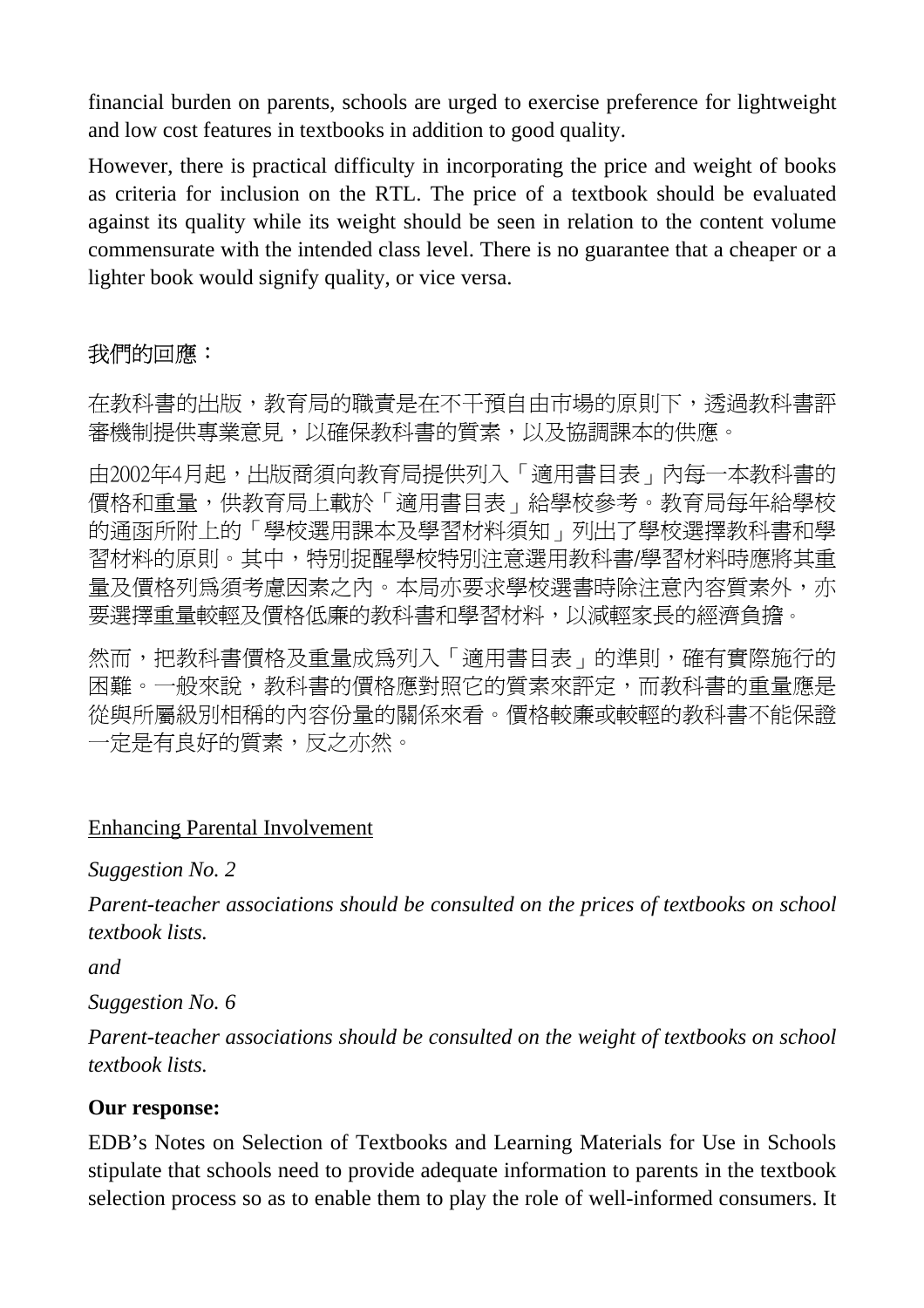has been highlighted in our recent circular memoranda that schools should solicit parents' views on the school textbook list through their Parent-Teacher Association meetings.

# 我們的回應:

教育局給學校的「學校選用課本及學習材料須知」已提醒學校應向家長提供應 有的充足資料,使他們能扮演一個消息靈通的消費者。在我們最近發出的通函 中,已強調學校應透過家長教師會會議,收集家長對學校書單的意見。

# *Suggestion No. 3*

*The total prices of textbooks for different levels should be specified on school textbook lists for parents' reference. EDB should follow up with schools should the textbooks selected by them are of very high prices.* 

*and* 

*Suggestion No. 7* 

*The total weight of textbooks for different levels should be specified on school textbook lists for parents' reference. EDB should follow up with schools should the textbooks selected by them are of very heavy weight.* 

### **Our response:**

At present, textbook prices are generally listed on the school textbook lists. EDB will revise its Notes on Selection of Textbooks and Learning Materials for Use in Schools to request schools to list out on their textbook lists the weight of individual textbooks, the total price and total weight of the textbooks by subjects at each level for the reference of parents and students. Schools will also be encouraged to upload their textbook lists on the school websites for parents' reference.

In addition, EDB is considering requesting a random sample of schools to submit textbook lists for the Bureau's information starting from the 2008/2009 school year so as to establish an overview of the prices and weights of the textbooks used by schools.

# 我們的回應:

現時學校一般在書單上已有列出每本教科書的價格。教育局將會修訂給學校的 「學校選用課本及學習材料須知」,要求學校在各年級的書單上列出各科教科書 的每本書重量,以及各年級教科書總的購書費和總重量,給家長和學生參考。 另外,亦會鼓勵學校將書單上載於學校的網頁,供家長參考。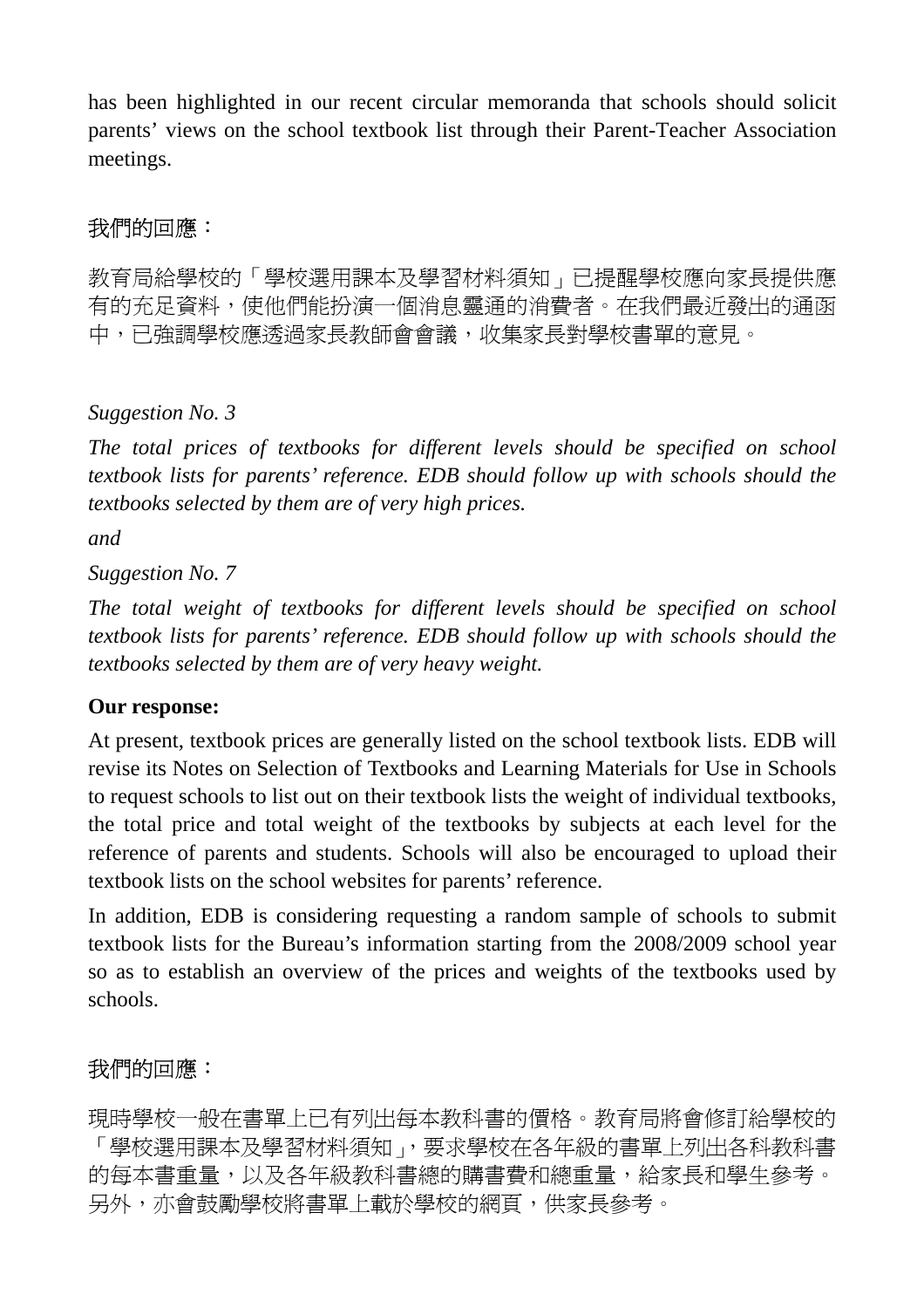除此之外,教育局正考慮從 2008-2009 學年開始,要求隨機樣本選出的學校提交 書單,以便建立一個學校採用的教科書的價錢和重量的概覽。

## Avoidance of conflict of interest

### *Suggestion No. 4*

*Policies and measures should be formulated to prohibit the provision and acceptance of advantages and gifts between schools and publishers, except for provision of a limited number of free textbooks for teachers.* 

## **Our response:**

Education Bureau Circular No. 14/2003 "Acceptance of Advantages and Donations by Schools and their Staff" provides a strong reminder to schools that Section 9 of the Prevention of Bribery Ordinance is to be strictly observed. Where textbooks are concerned, EDB has taken into account the advice of ICAC in compiling the Notes on Selection of Textbooks and Learning Materials for Use in Schools with regard to acceptance of advantages and gifts. It has been clearly specified that schools should adopt the following measures:

- 1. Schools should put in place proper procedures to require members of subjects / key learning areas / kindergarten textbook committees to declare any conflict of interest that might influence, or appear to influence, his / her judgement in the performance of his / her textbook selection duties.
- 2. Schools can *only* accept complimentary textbooks and teachers' manuals confined to teachers' desks, and teaching resources which are produced to support the use of textbooks e.g. wall charts, overhead transparencies, cassette tapes and computer software. However, in consideration of the financial burden on parents, teachers should exercise their professionalism in the matter.
- 3. Schools should not allow the choice of textbooks to be in any way influenced by a donation; or any other form of advantages, thereby placing themselves in an obligatory position to the publisher(s). In addition, teachers should not accept any advantages or luxurious entertainments offered by textbook publishers during the marketing activities of textbooks to uphold the reputation of the schools and the image of teachers.
- 4. Schools should not accept any donations or other advantages from publishers, including:
	- free teaching aids, e.g. overhead projector, television set, computer hardware;
	- cash grants for purchase of equipment or teaching aids; and
	- other forms of donations, e.g. scholarships, prizes, advertisements for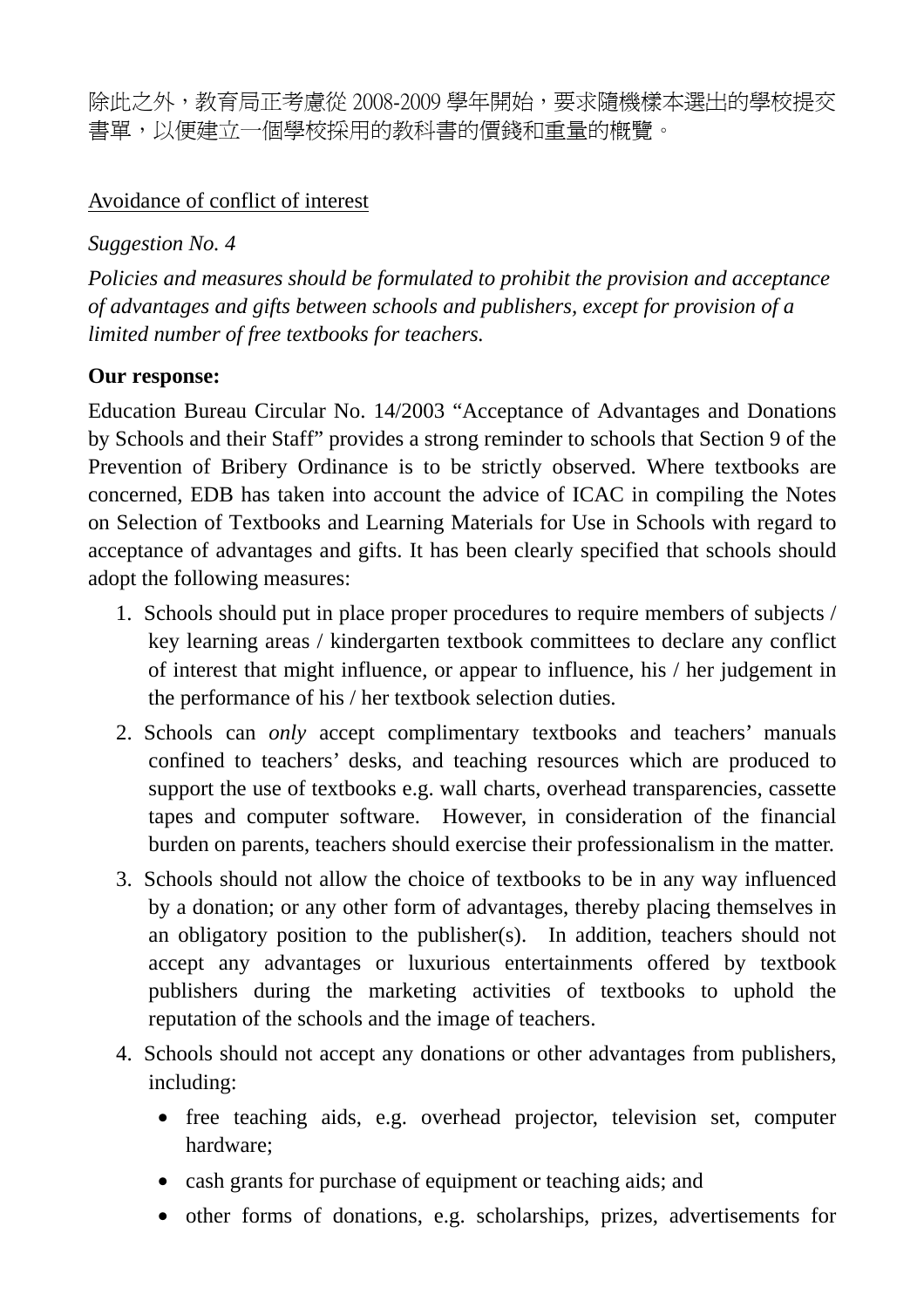school publications, funding for school functions.

# 我們的回應:

教育局通告第 14/2003 號「學校及教職員收受利益和捐贈」強列地提醒學校應嚴 格遵守防止賄賂法例的第九條。關於教科書方面,教育局在編輯「學校選用課 本及學習材料須知」中有關收受出版商的捐贈指引時已考慮廉政公署的建議, 並清楚說明學校應採取以下措施:

- 1. 學校應訂定正式程序,規定科目/主要學習範疇/幼稚園課本委員會的成 員申報任何可能會影響他們執行選書職務時的利益衝突。
- 2. 學校只可接受出版商供教師使用的課本贈閱本和教師手冊,及輔助教師 使用課本的教學資源,例如掛圖、高映片、錄音帶、電腦軟件。然而, 為顧及家長的負擔,教師須行使其專業權,審慎考慮是否取用出版商 所贈送的教材。
- 3. 學校不應接受出版商的捐贈或其他形式的利益,以免須向出版商有所回 報,影響校方對課本的選擇。此外,教師亦不要接受出版商在推廣課 本時提供的任何利益或奢華的款待,以免招致公眾非議,損害學校的 聲譽和教師的形象。
- 4. 學校不應收取出版商提供的任何捐贈或利益,包括:
	- 免費教具,例如高映機、電視機、電腦硬件;
	- 購置器材或教具的津貼;及
	- 其他類別的捐贈,例如獎學金、獎品、贊助學校活動或學校刋物的 廣告。

# Editions

*Suggestion No. 8* 

*Schools should specify the edition of the textbooks on the school textbook lists to facilitate students' and parents' consideration of using second-hand textbooks*.

and

*Suggestion No. 9* 

*Schools should specify on the textbook lists that old editions of reprint textbooks could be used so that parents could decide on the need to purchase the reprint textbooks.* 

## **Our response:**

EDB's annual school circular memorandum and Notes on Selection of Textbooks and Learning Materials for Use in Schools have specified that the schools should provide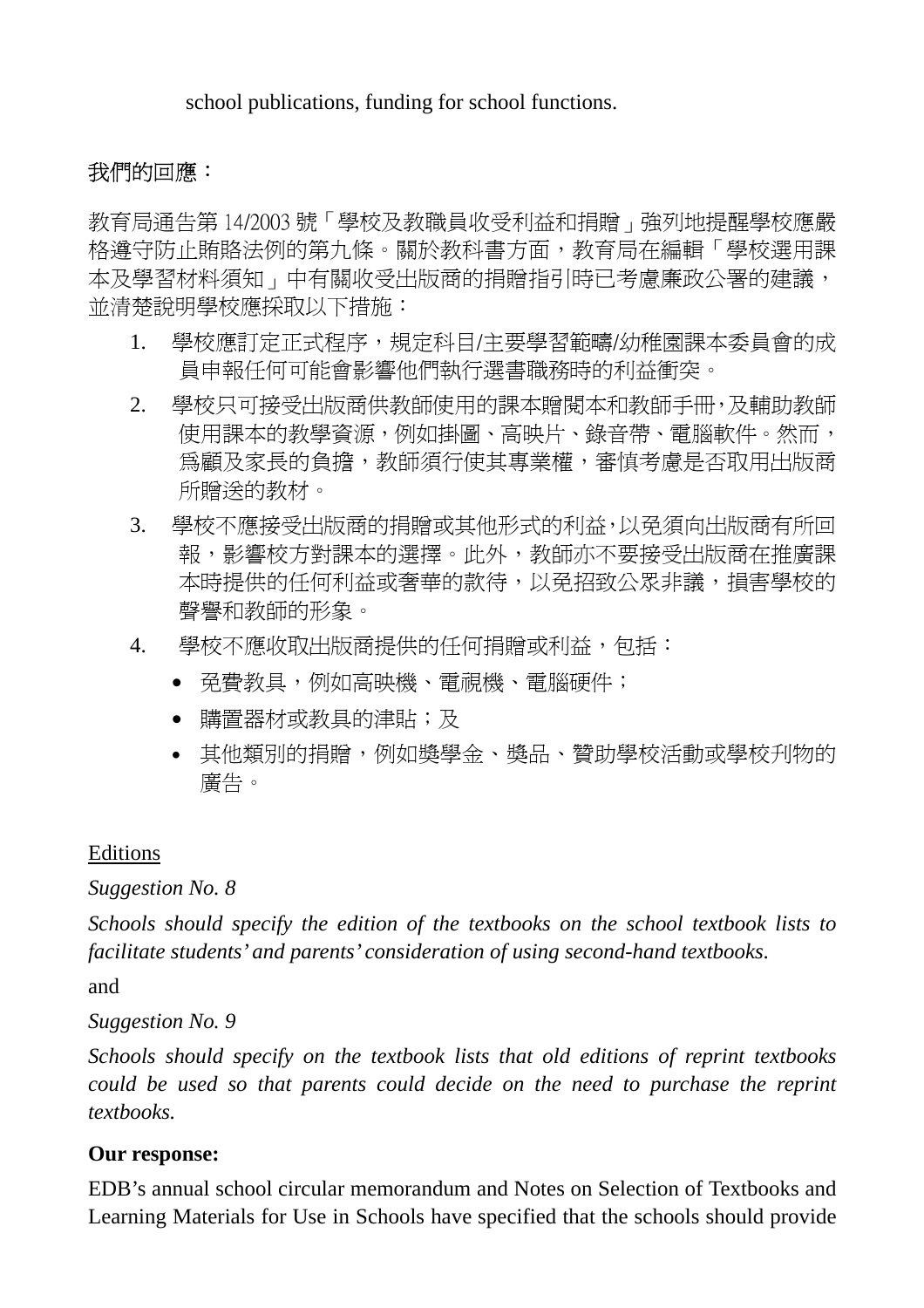sufficient description of items such as the exact title, edition, name(s) of author(s), publisher and price for each textbook on the school textbook lists. The edition should be clearly stated to facilitate students to buy the right second-hand textbooks. Textbooks shown with the word "reprint" in the RTL are not new editions. Schools should indicate clearly that "Second-hand textbooks can still be used" against the title(s) if schools select to use "Reprint with Minor Amendments" textbooks and distribute addenda / corrigenda to students using second-hand textbooks where appropriate, or inform students of the minor changes. EDB will step up monitoring in this aspect.

## 我們的回應:

教育局在「學校選用課本及學習材料須知」已清楚說明學校的書單應載有書名、 版次、編著者、出版社和價格等項目,並須在書單上列明各科的教科書的適用 版次,以方便購買舊書的學生。此外,列入「適用書目表」內印有「重」字的 課本並非新版,學校須在書單上清楚列明有關課本的舊書可以沿用,並將出版 商提供的附頁及勘誤表分發給使用舊書的學生,或通知學生有關修訂的資料。 教育局將會加強這方面的監察。

### *Suggestion No. 10*

*Schools should promote parental awareness of the issue by publishers of addenda / corrigenda for updating of information in textbooks.* 

#### **Our response:**

EDB will revise the Notes on Selection of Textbooks and Learning Materials for Use in Schools requesting schools to further enhance the dissemination of the message that publishers have provided addenda / corrigenda on reprint textbooks for students using second-hand textbooks.

EDB also plans to issue a parents' pamphlet providing essential information on quality criteria for textbook selection, supplementary updates for reprint editions, textbook prices and weight etc. EFB will continue to organise public seminars/ forums to enhance better communication between EDB, schools, publishers and parents on textbook matters.

## 我們的回應:

教育局將會修訂「學校選用課本及學習材料須知」,要求學校進一步加強發放出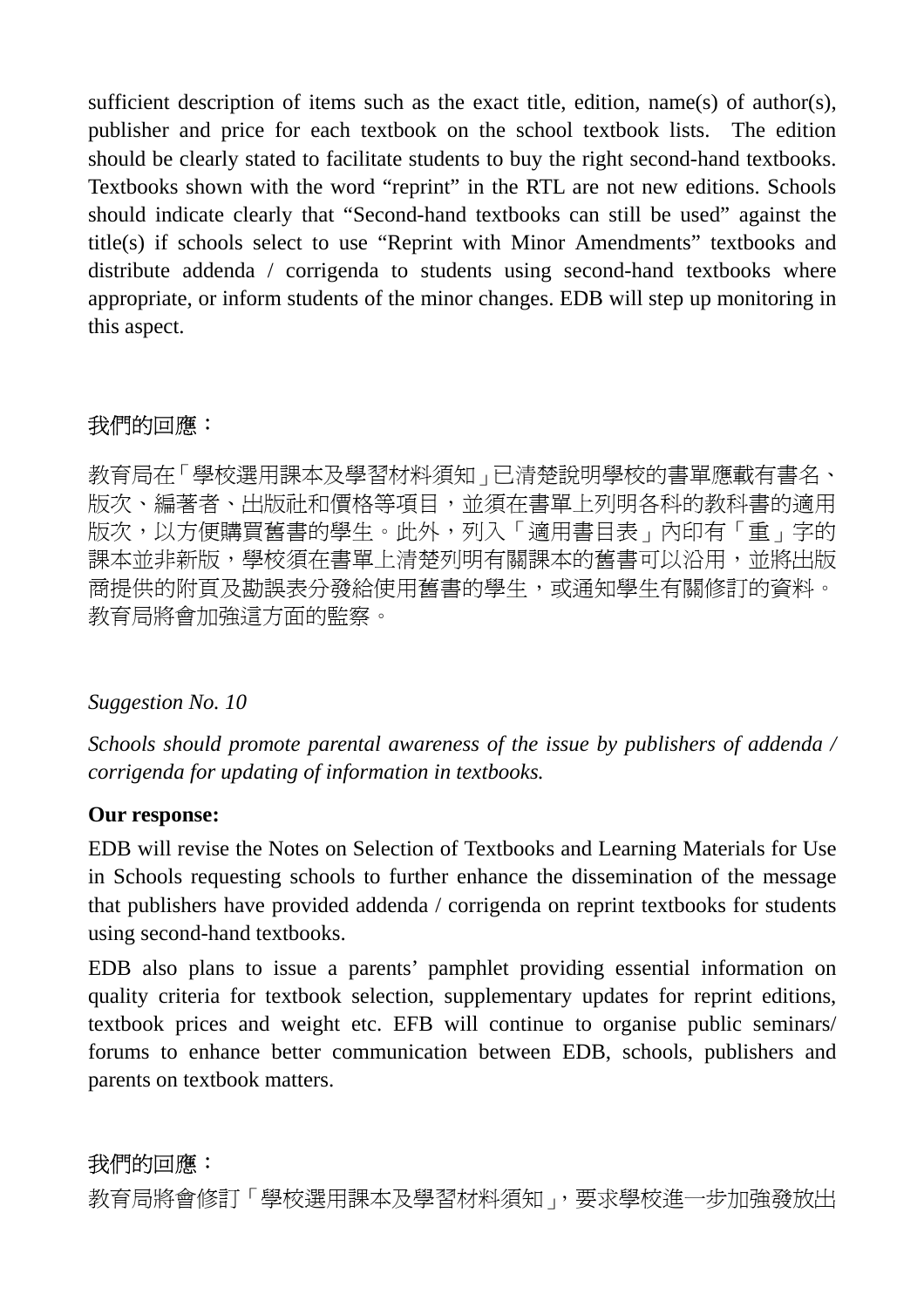版商已提供重印教科書的附頁及勘誤表給採用舊書的學生使用的訊息。

教育局亦計劃編印有關教科書資料和選擇的單章單張派發給家長,向他們提供 有關揀選優質教科書的原則、教科書的重印版的最新補充資料、價格及重量等 精要訊息。教育局將會繼續舉辦公眾研討會/論壇來加強教育局、學校、出版商 及家長彼此之間在教科書事宜上的溝通。

### Reference materials

### *Suggestion No. 11*

*Schools should differentiate on the textbook lists textbooks from reference books/materials such as dictionaries and atlas so that parents and students could decide on the need to buy the latter.* 

and

*Suggestion No. 12* 

*Schools should provide storybooks in libraries for loan to students.* 

### **Our response:**

Through EDB's annual school circular memorandum and Notes on Selection of Textbooks and Learning Materials for Use in Schools, schools have been advised, where appropriate, to mark reference materials such as dictionaries and atlases with "for reference only" on the school textbook list, so that parents and students having similar materials can choose whether to buy the items selected by their schools. Also, to enable better use of resources, schools are encouraged to put some copies of reference materials in the classrooms or the school library for students' use. Schools are also advised to arrange for students to share their storybooks on a rotational basis and the costs can be shared among students.

# 我們的回應:

教育局每年給學校的「學校選用課本及學習材料須知」已向學校建議,一些字 典、地圖之類的工具書或參考學習材料,學校應在書單上列明為「供參考之用」, 讓已擁有同類參考書的家長及學生自行決定是否有需要再購買。為求更有效運 用資源,學校可購買此類參考書,放在課室內供學生借用。此外,亦建議學校 安排學生集體購買故事書,讓學生輪流使用,並一起分擔購書費。

## School Textbook Fairs

*Suggestion No. 13*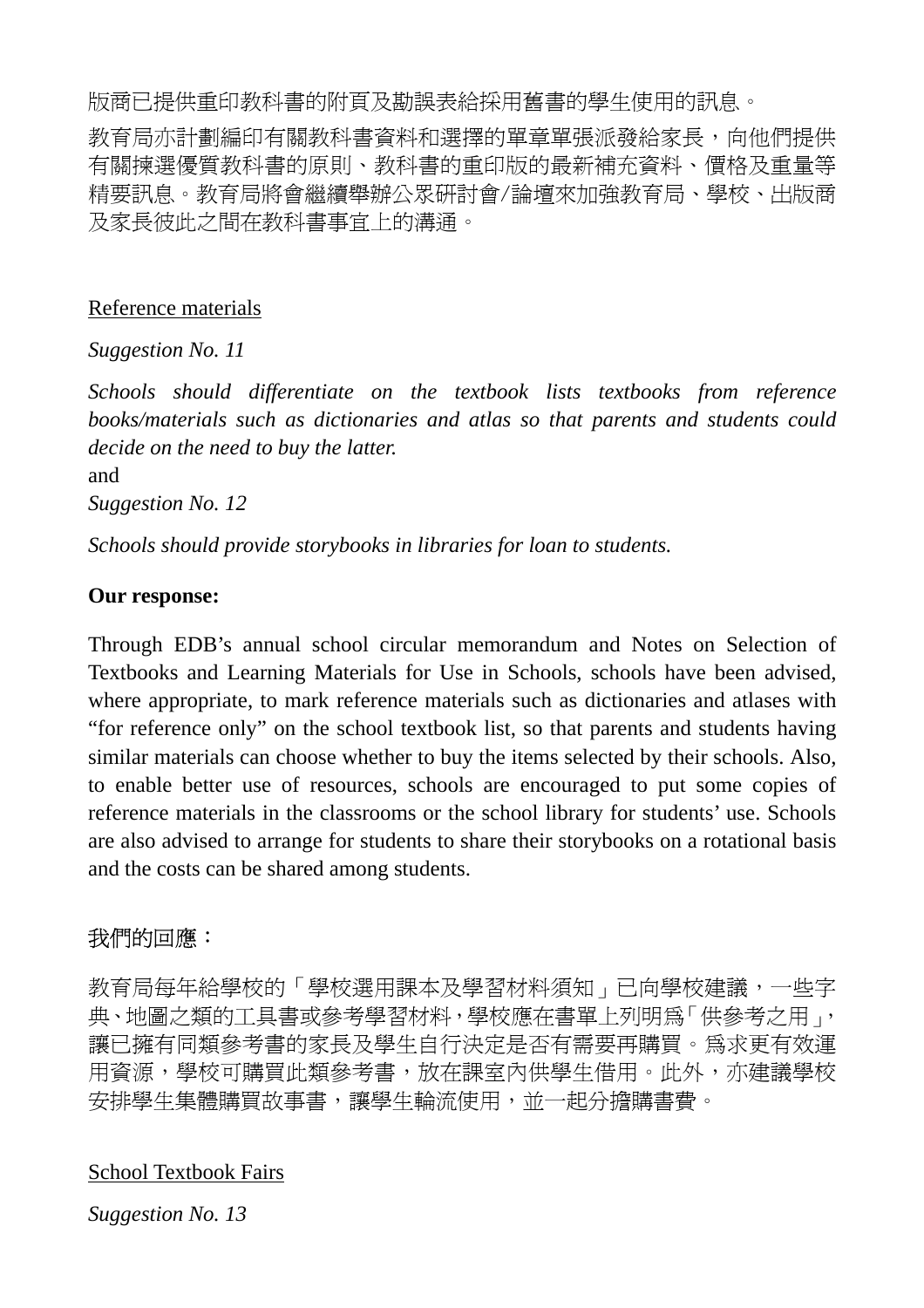*Schools should be encouraged to organise old textbook fairs and donations of textbooks.* 

### **Our response:**

Through EDB's Notes on Selection of Textbooks and Learning Materials for Use in Schools and circular memorandum, schools are encouraged to organise donation of used textbooks or sale of second hand books as circumstances permit. This helps to promote students' environmental awareness and alleviate parents' economic burden.

## 我們的回應:

教育局透過給學校的「學校選用課本及學習材料須知」,鼓勵學校籌辦舊教科書 捐贈活動,培養學生的環保意識,以及減輕家長的經濟負擔。

### Electronic Textbooks

*Suggestion No. 14* 

*Policies and measures should be formulated to promote the use of electronic textbooks in schools.* 

### **Our response:**

The information and communication technology era brings with it great possibilities for e-learning. EDB is keenly aware of such developments and has invested significantly in building up the electronic infrastructure at both the systemic and school levels. Students are certainly more techno-oriented than earlier generations. Publishers are also making a start in developing e-books. Where e-textbooks are concerned, the majority of students are still holding on to habits of making notes and completing exercises on the pages of printed textbooks. Some publishers are also worried about the vulnerability of copyright infringement through the electronic media and have thus proceeded with caution. Nevertheless, EDB will study the success of e-learning resources and textbooks worldwide to pave way for their wider use in Hong Kong. Meanwhile, EDB will continue to strengthen electronic platforms such as the HK Education City portal for knowledge dissemination and provide professional development programmes to better prepare teachers for the use of e-learning resources, including textbooks.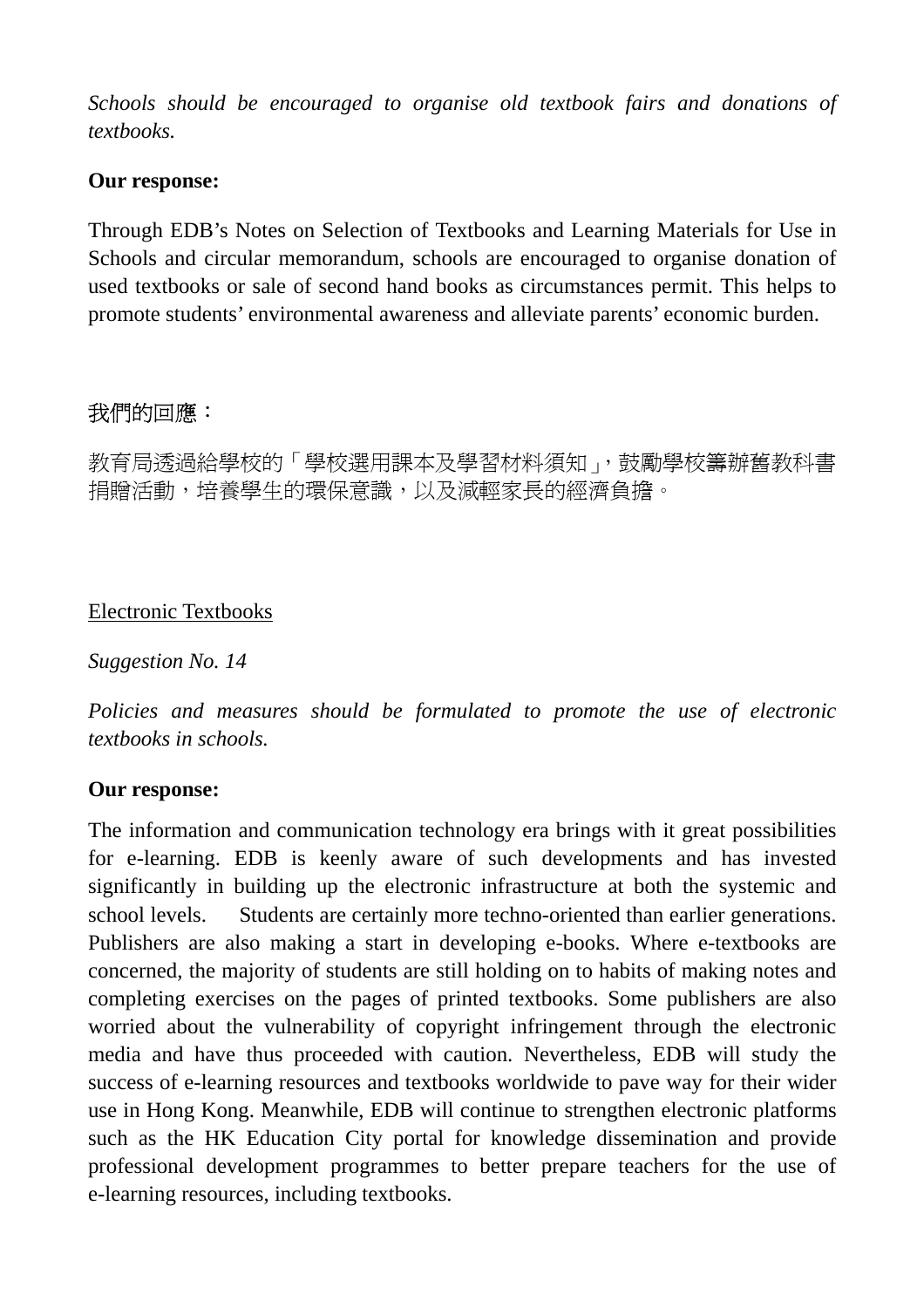# 我們的回應:

資訊及通訊技術年代帶來無限的電子學習機遇。教育局充份明白這一發展,亦 已大力投放資源來建立系統性和學校的電子基礎建設。學生無疑比早一代的更 有科技傾向。出版商亦開始發展電子書。然而,在電子教科書這方面,現時大 部份的學生仍舊保留在印行本上做筆記和練習的習慣,再者,一些出版商亦擔 心在電子媒介上版權容易被侵犯,因而小心地進行其事。不過,教育局將會硏 究電子教科書在世界各地的成功之道,以便在香港廣泛採用。同時,教育局將 繼續加强香港教育城等電子平台,以便傳播知識和提供専業發展課程來提升教 師使用電子學習資源,包括電子教科書。

#### Provision of Textbooks

#### *Suggestion No. 15*

*EDB should make reference to overseas experiences on the provision of textbooks by government and conduct a survey on parents and students to ascertain preference in this regard.* 

#### **Our response:**

We would like to reiterate that if textbooks are provided directly by the government, they will essentially be owned by schools, temporarily on loan to students, and have to be returned at the end of the school year. Such a practice will further strain the administrative burden of schools and teachers. Also, it has taken our schools a number of years to be free from a textbook-bound culture and to treat textbooks as only one kind of resources or reference materials. Any government supplied provision is likely to revive a sense of dependency on textbooks. Nevertheless, EDB will further study overseas experiences in the provision of textbooks by government and explore means of discussing with schools, parents, students and publishers on the different ways textbooks might be supplied in Hong Kong.

#### 我們的回應:

我們欲重申,若由政府直接供應課本的話,基本上學校擁有教科書,只是暫時 借給學生使用,他們需在學年完結時歸還。此措施將會再加重學校和教師的行 政負擔。再者,我們的學校經過多年才遂漸擺脫受教科書束縛這文化,並只將 它們視作一種資源或參考資料。任何的政府教科書供應,可能會重新恢復對教